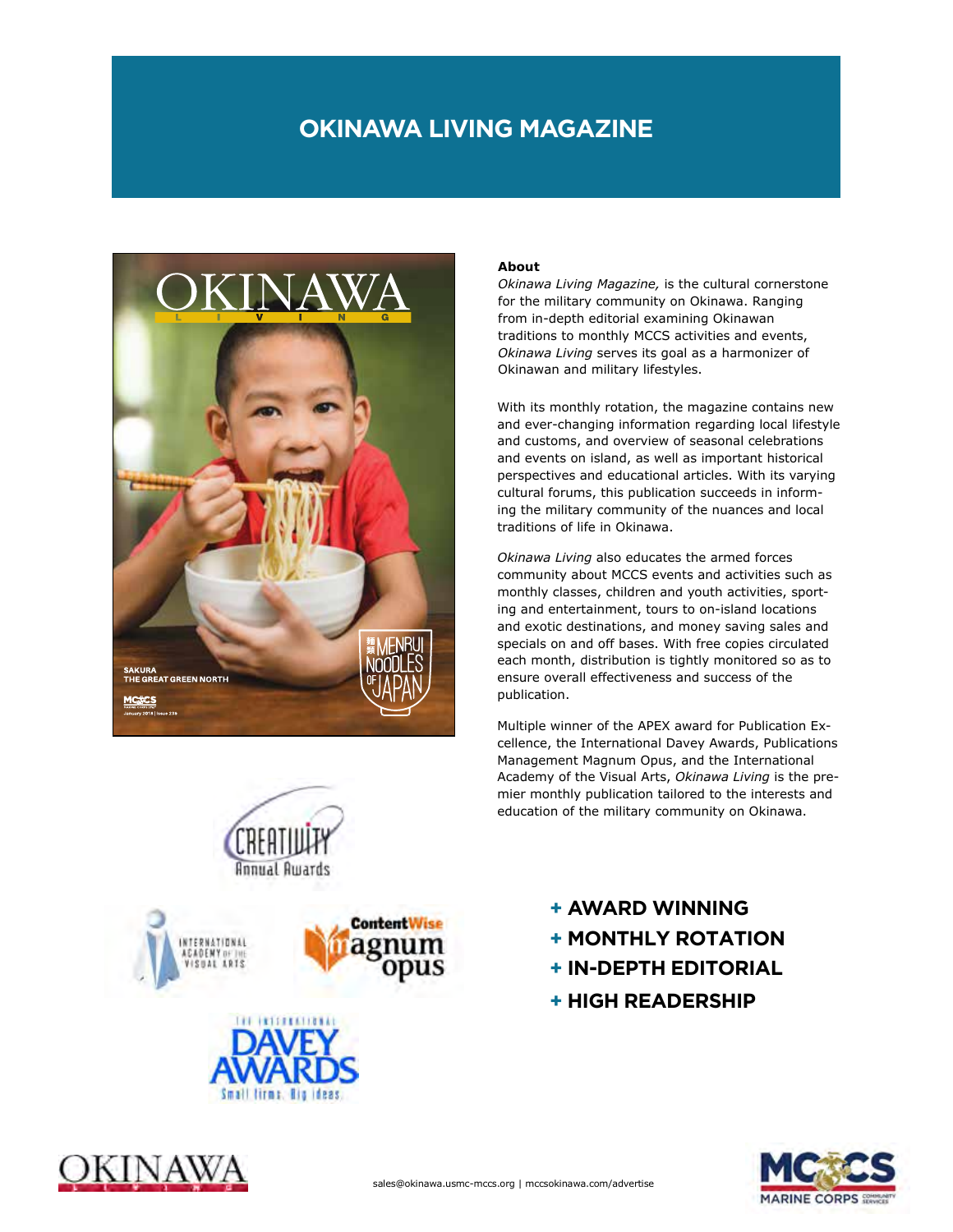#### **Circulation**

• 10,000 free copies distributed monthly to high-traffic areas on ALL bases island wide (including all Marine Corps bases, Kadena Air Force Base, and U.S. Army and U.S. Navy installations)

• Key distribution points include Exchanges and Exchange Express locations, commissaries, and all military post office

• Home-delivered to *Stars and Stripes* subscribers

#### **Over 150 Locations**

**FOSTER** 3d Dental Battalion Aquatic Center Ashibina Child Care Center Bldg 1 (1st & 2nd floor racks) Butler Officers' Clu Bowling Center Captain D's & Starbucks Car Care Center & Exchange Express Child Development Center Commissary Community Center Concession Mall Concessional Mall (Green Line Bus Stop) Education Center Evans Clinic Exchange & Food Court Exchange Express Locations Family Advocacy & Community Counseling Program Food, Beverage & Entertainment Services Fieldhouse Food Court (Outdoor Box) Furniture Store Gunners Fitness Center Housing Tower #376 Joint Reception Center Killin Elementary School Library Marine & Family Services Center Marine Uniform Store Marine Youth Activity Center Marketing Lobby MCCS Administrative Bldg Mess Hall Naval Hospital Ocean Breeze Restaurant & Club Outdoor Recreation

Pass & ID Office (IPAC) Plaza Gym Post Offic Single Marine Program Stars & Stripes (Daily inserts) Substance Abuse Counseling Center Taiyo Golf Club Terra Restaurant The Spot Tours+ Tsunami Scuba USO Bldg. 442 Westpac Lodge Westpac Inn **SHIELDS**

Crows Nest Club Exchange Express Post Offic SeaBee Liberty Lounge

**MCTUREOUS** Exchange Express School Age Care Center

**COURTNEY** Bayview Enlisted Club Bowling Center Child Development Center Commissary Courtney Housing Courtney Lodge Community Services Coordinator Education Center Exchange & Food Court Family Housing Tower 4513 Family Housing Tower 4506 Ironworks Fitness Center Library\Arts and Crafts Center Main Street Food Court

Marine & Family Services Center Mess Hall Post Offic Teen Center Tengan Castle Restaurant Tsunami Scuba

**HANSEN** III MEF Mess Hall Bowling Center CSC/Marine & Family Services Ctr. Exchange & Food Court Exchange Express House of Pain Fitness Center House of Pain North Library & Education Center Lodge Mess Hall Post Offic Exchange Express The Palms Club & Tours+ Tsunami Scuba USO

#### **SCHWAB**

BeachHead Club Bowling Center Dental Clinic Education Center Exchange & Food Court Library Marine & Family Services Center Mess Hall Post Offic Power Dome Fitness Center USO Sumo Burrito

**FUTENMA** Billeting Offic Bowling Center Culdsac Inn Education Center Express & Exchange Habu Pit SNCO & Officers' Club Mess Hall Post Offic Semper Fit Fitness Center Red Baron Eatery USO Thirsty's Enlisted Club

**KADENA** AMC Terminal AMC Terminal USO CFAO Bldg 3574 Car Care Center

Commander Task Group Commissary Education Center Erwin PME Center Exchange & Food Court Family Services Center Housing Offic Main Street USA Mall Navy MWR Marketing Air Power Cafe Navy Gateway Inns & Suites Pentagon Federal Credit Union Post Offic Schilling Community Center Shogun Inn Exchange Express (24 hour) Exchange Express Exchange Express (Flightline) USO Visitor Control Center

**TORII STATION** 1st Battalion, 1st FSG Athletics Dive Shop Exchange Express Havana's Library Outdoor Recreation Post Offic Relocation Assistance

**KINSER** Bowling Center Children, Youth, and Teen Center Commissary Education Center Exchange Express Exchange/Food Court Housing Tower #846 Housing Tower #848 Kinser Fitness Center Library PSC/CSC/Tours+ Mess Hall Post Offic School Age Care Center Surfside Club Tsunami Scuba

**LESTER** Exchange Express Fitness Center



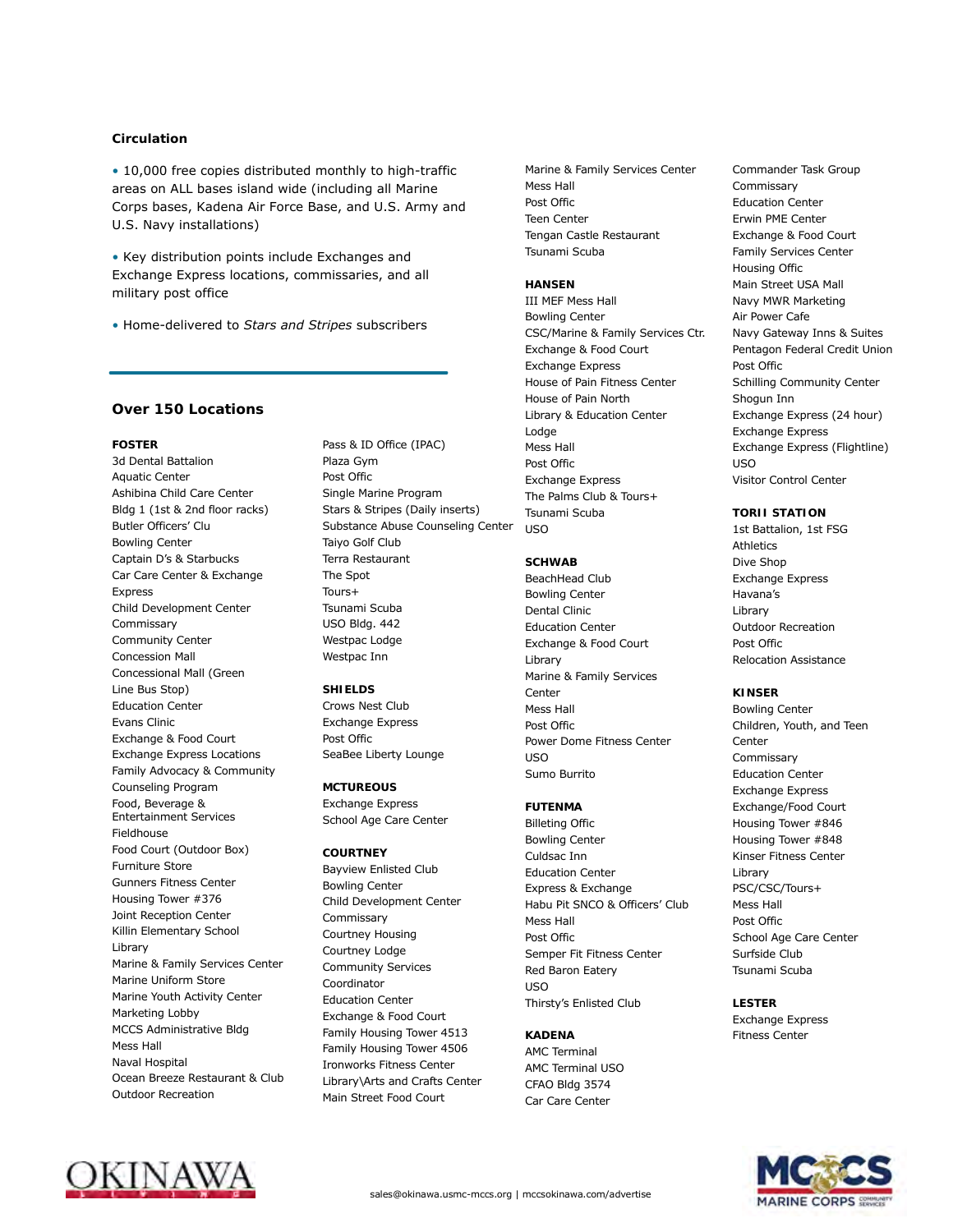



**Preferred placement is available at 10% premium**<br>
charge over the contracted rate **Advertising Rates**  charge over the contracted rate.

> Note: All advertisements will be published in compliance with U.S. Marine Corps policy. For more information, talk to your MCCS Marketing Sales Representative.

| Ad Size           | 1x      | 3x      | 6x      | 12x     |
|-------------------|---------|---------|---------|---------|
| Full Page         | \$990   | \$945   | \$900   | \$850   |
| $1/2$ Page        | \$660   | \$630   | \$600   | \$570   |
| $1/4$ Page        | \$440   | \$420   | \$400   | \$380   |
| $1/6$ Page        | \$285   | \$270   | \$250   | \$230   |
| $1/12$ Page       | \$155   | \$150   | \$140   | \$135   |
| Cover             |         |         |         |         |
| Outside Back      | \$2,200 | \$2,100 | \$1,990 | \$1,900 |
| Inside Front/Back | \$1,650 | \$1,575 | \$1,500 | \$1,425 |
| Center Spread     | \$1,990 | \$1,890 | \$1,795 | \$1,700 |

#### **Printing**

• High-quality, full-color semi-gloss stock paper

• *Okinawa Living* introduces visitors to the island's unique traditions, explores colorful flavors with the monthly restaurant review, and guides readers to outdoor activities and tours.

### **Deadlines**

Publication Date: First of each month Space Reservation: 40 days prior to publication Camera Ready Artworks: 30 days prior to publication Non-camera Ready Artwork: 60 days to publication



**SPECIAL ADVERTISING SECTION**